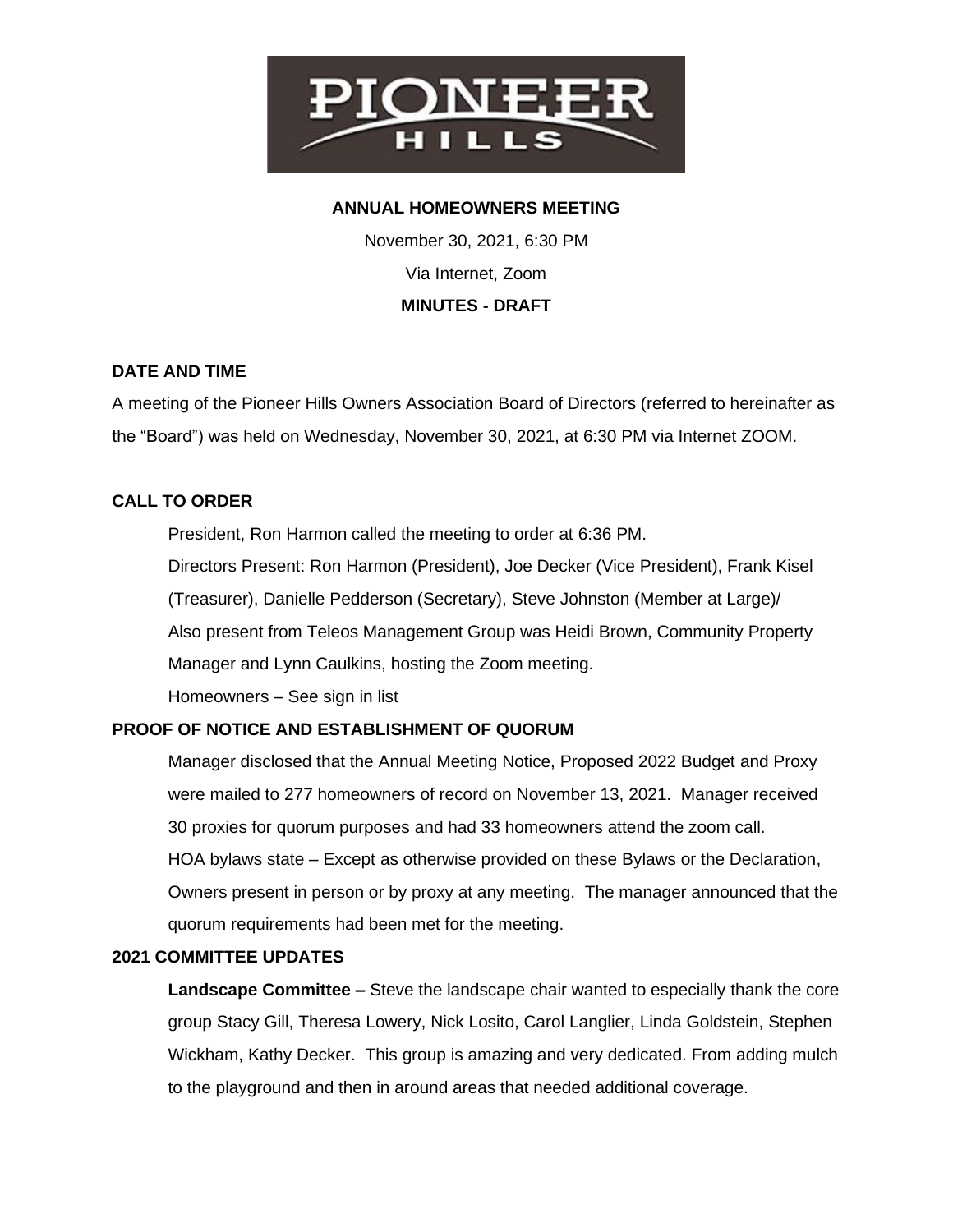

Redesigning the main entrance off Chambers Rd., removing, replacing shrubs, plants in neighborhood three and four. 2022 this committee plans to continue to improve the common areas within the community.

**Pool/Parking Committee –** Director Joe stated that the pool had a very successful season this year. We continue to utilize the fobs for entry, some pool furniture will need to be replaced throughout the 2022 year as it wears out. The pool is the community's central point to get the community together. Pool house will have a repaint this coming Spring. Paint color will come from leftovers that will be purchased from neighborhood two. Director Joe stated that the parking committee is working, and people are following the parking rules and communicating if they need something. Vehicle registration is due yearly and so Joe said that deadline is June 1, 2022. All will be emailed information ahead of that. We utilize this information, should we have a gas leak and need cars moved as we did this summer. In spring of 2022, parking lines will be repainted throughout the community.

**Rules and Regulations Committee –** currently it is inactive, however it is a committee that is when needed will be active. Director Ron thanked Linda Vaughn and Heidi for their participation.

**Social Committee –** Director Danielle, gave a special thank you to co-chair Pam Hiss and to Candace Banning, Kim Harmon, Hege, and Heidi. Danielle noted they have had several great events, the Fourth of July costume contest, parade through the neighborhood, a sponsored food truck, closing of the pool season, upcoming Dec 6 committee is hosting a first Pioneer Hills Pinecone Market. This event is for children 8 and under to come and shop from donated items for their parents, grandparents, siblings and any loved ones. Each child received six tokens at no cost, to pick out six gifts for loved ones. Helpers will be there to help each child pick out, wrap gifts and share some hot chocolate and snack prior to their departure. More to come on the "Decorate your Front Door" and volunteer holiday carolers will be stopping at each decorated door to sing a special carol and judge the front door. For 2022 looking to plan and continue some grand events and always are looking for sponsors and volunteers.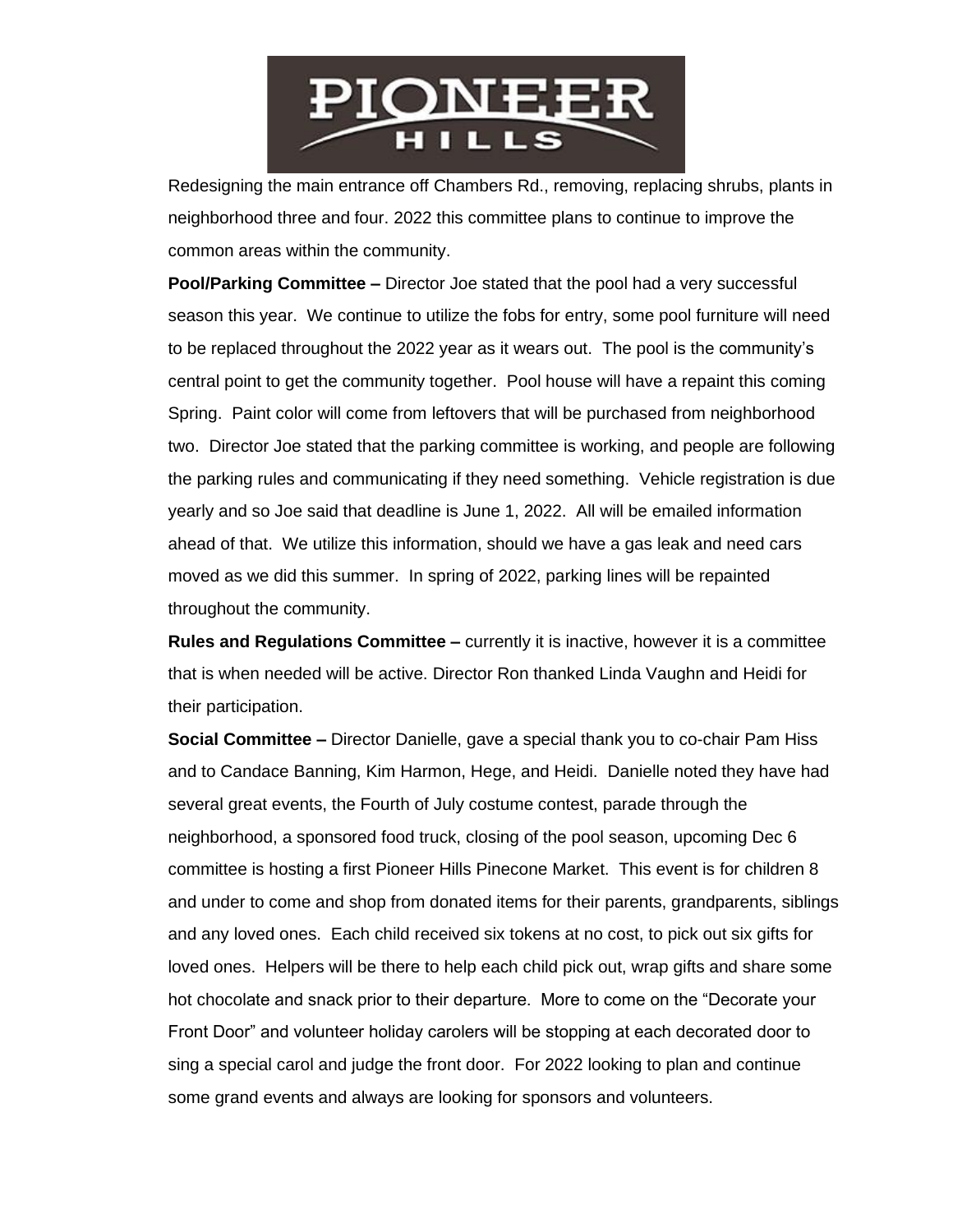

**Manager Report-** Manager Heidi reported she was also busy by participating in all committees, worked with Lennar to replant trees, repair drainage issues throughout the community, and had many damaged concrete areas replaced. The Native Grass areas were reseeded by Lennar and will be followed up for growth in late Spring. Redesigned some safety issues between homes. 2022 pool and vehicle registration will be streamed lined from all information collected from 2021 pool/vehicle registrations. In 2022 plan to complete a community glossary of all plants, shrubs. trees, so that a maintenance/replace schedule can be created for future reference once completed. Irrigation will continue to be addressed with installation of moisture monitors so to save money on eliminating wasteful watering.

## **APPROVAL OF NOVEMBER 18, 2020, ANNUAL MEETING MINUTES**

 Manager presented the November 18, 2020, Annual Meeting minutes to the Board of Directors.

 Upon a motion duly made by Director Harmon, seconded by Director Decker, and upon Vote, the November 18, 2020, Meeting minutes were unanimously approved.

# **APPROVAL OF THE THIRD QUARTER FINANCIALS**

 Director Steve presented the Third Quarter 2021 Financials to the Board of Directors. Upon a motion duly made by Director Joe, seconded by Director Fred, and upon vote, The 2021 Third Quarter Financials were unanimously approved.

#### **RATIFY 2021 BUDGET**

The proposed Budget for 2022 was distributed to the homeowners in advance. The 2022 budget did not require an assessment increase. Things would be managed much like 2021.

 Following discussion, upon a motion duly made by Director Joe and seconded by Director Danielle, and upon vote, the 2022 budget was unanimously ratified.

#### **ELECTION OF TWO OPEN BOARD POSITIONS**

 Manager stated there were two open positions on the board for 2022. Member at large That is open to any of the neighborhoods, homeowners. The Board also has an open position in Neighborhood One, which was only open to those homeowners.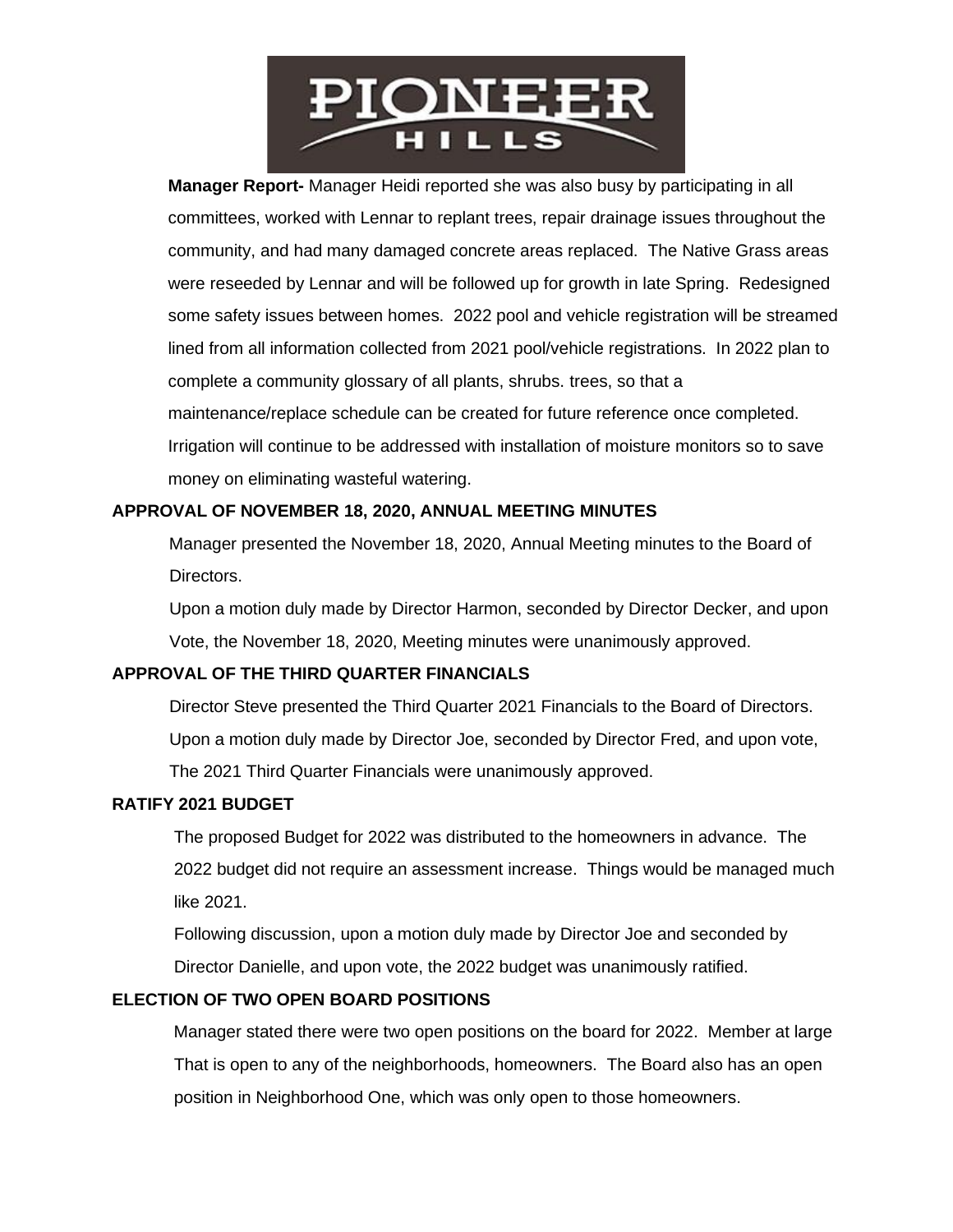

Manager called for nominations from the floor. There were none.

 By acclamation the following homeowners: Steve Johnston from Neighborhood Four was elected to the Member At Large Board position. Danielle Pedderson was elected to the Neighborhood One Board of Directors position.

#### **RESIDENTS FORUM**

A homeowner wanted to share with the community to watch out for "Porch Pirates" in the neighborhood. Several homeowners then commented that yes it has also happened to them. If we could all watch out for our neighbors, maybe we could help eliminate that opportunity for "Porch Thieves'. A homeowner wanted to verify what the ending cost was for homeless encampment clean ups. For the year Steve mentioned the cost this year was \$7200.00 as all being aware we were able to catch it before overtook any area. Metro District is meeting and working with the City of Aurora, both board of directors' attorneys. Currently, the offer on the table is to create an easement rather than transfer of ownership. More will come from meeting scheduled for mid January 2022.

#### **ADJOURNMENT**

There being no further business to come before the Board, the meeting was adjourned at 7:28 PM.

Respectfully submitted,

By: \_\_\_\_\_\_\_\_\_\_\_\_\_\_\_\_\_\_\_\_\_\_\_\_\_\_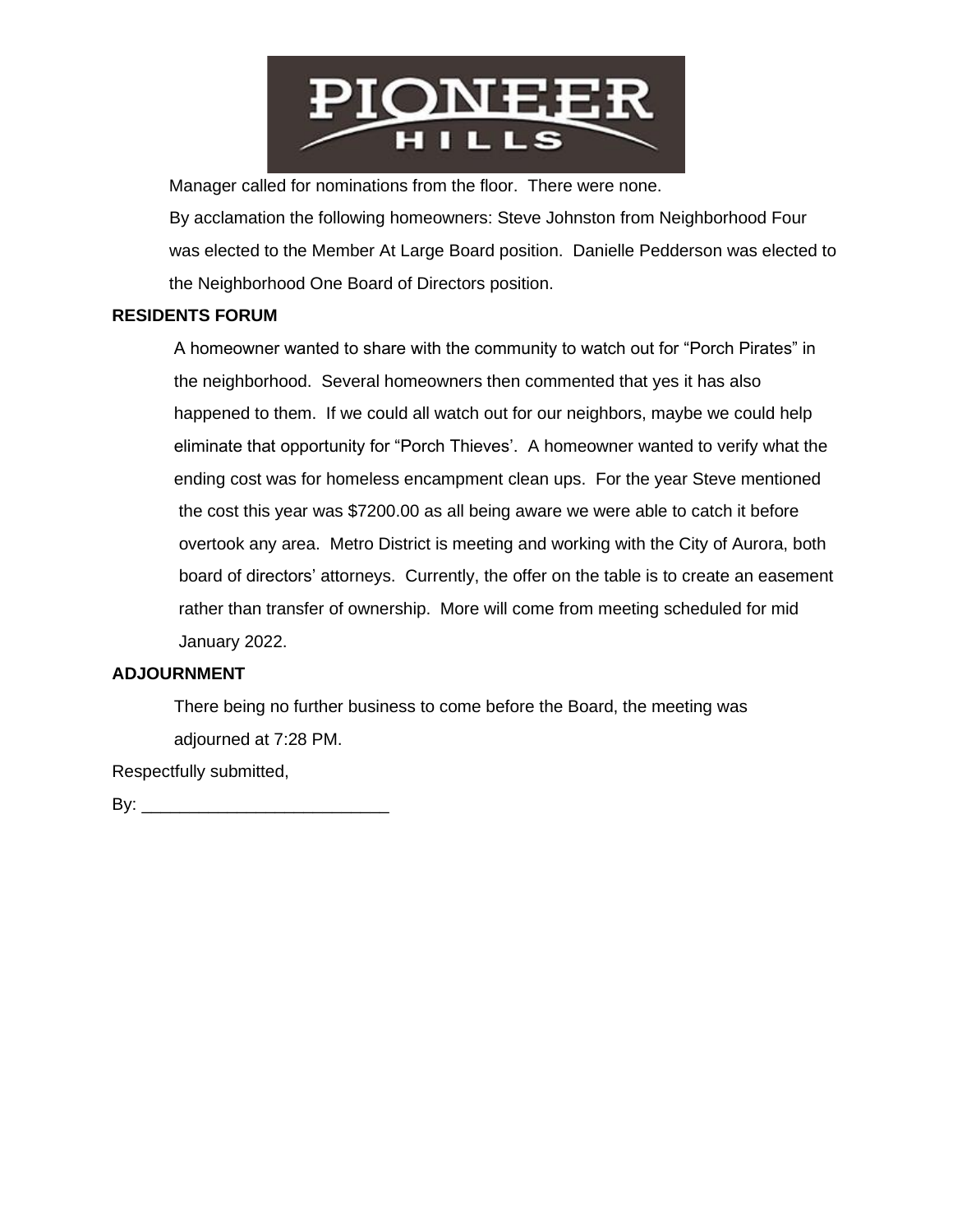

## **NEW BUSINESS**

**Review of 2020** - President Ron started the evening off by sharing accomplishments made by the Pioneer Hills Community in 2020. Those highlights were: Creating committees, straightening/replacing signage within the community, located Monolith money, park toy replacements, replacement of photocells and 300 bulbs at homes, homeless encampment clean up, Lennar finalizing plantings promised in 2019. He looks forward to a better 2021. **2021 Budget Ratification** – Director Steve explained the increase in monthly dues by neighborhood.

**Election of Board Members -** Two (2) Board positions (One (1) position in NIII and One (1) position in NIV) and One (1) Member at Large position were up for election. Manager disclosed that quorum had been met both by proxy and homeowners in attendance.

There were four homeowners who ran for the open positions. Ron Harmon (NIII), Velda May (NIV), Frank Kisel (NIV), and Steve Johnston (NIV).

*Neighborhood III Election-* Ron Harmon was the sole candidate representing neighborhood III Board of Director position. Unanimously Ron was voted into this open position.

*Neighborhood IV Election –* Velda May, Frank Kisel, and Steve Johnston were the candidates representing neighborhood IV. Unanimously Frank Kisel was voted into this open position. *Member at Large Election –* Velda May and Steve Johnston were the candidates representing from neighborhood IV for the Member at Large position. Unanimously Steve Johnston was voted into this open position.

#### **RESIDENCE FORUM**

**Homeowners requested more frequent communication through email regarding the Wetlands and overall community happenings.**

#### **VII. ADJOURNMENT**

 There being no further business to come before the Board at this time, the meeting was adjourned at 7:53 PM.

#### **Respectfully submitted,**

**By: \_\_\_\_\_\_\_\_\_\_\_\_\_\_\_\_\_\_\_\_\_\_\_\_\_\_\_\_\_\_\_\_\_\_\_\_\_\_\_\_**